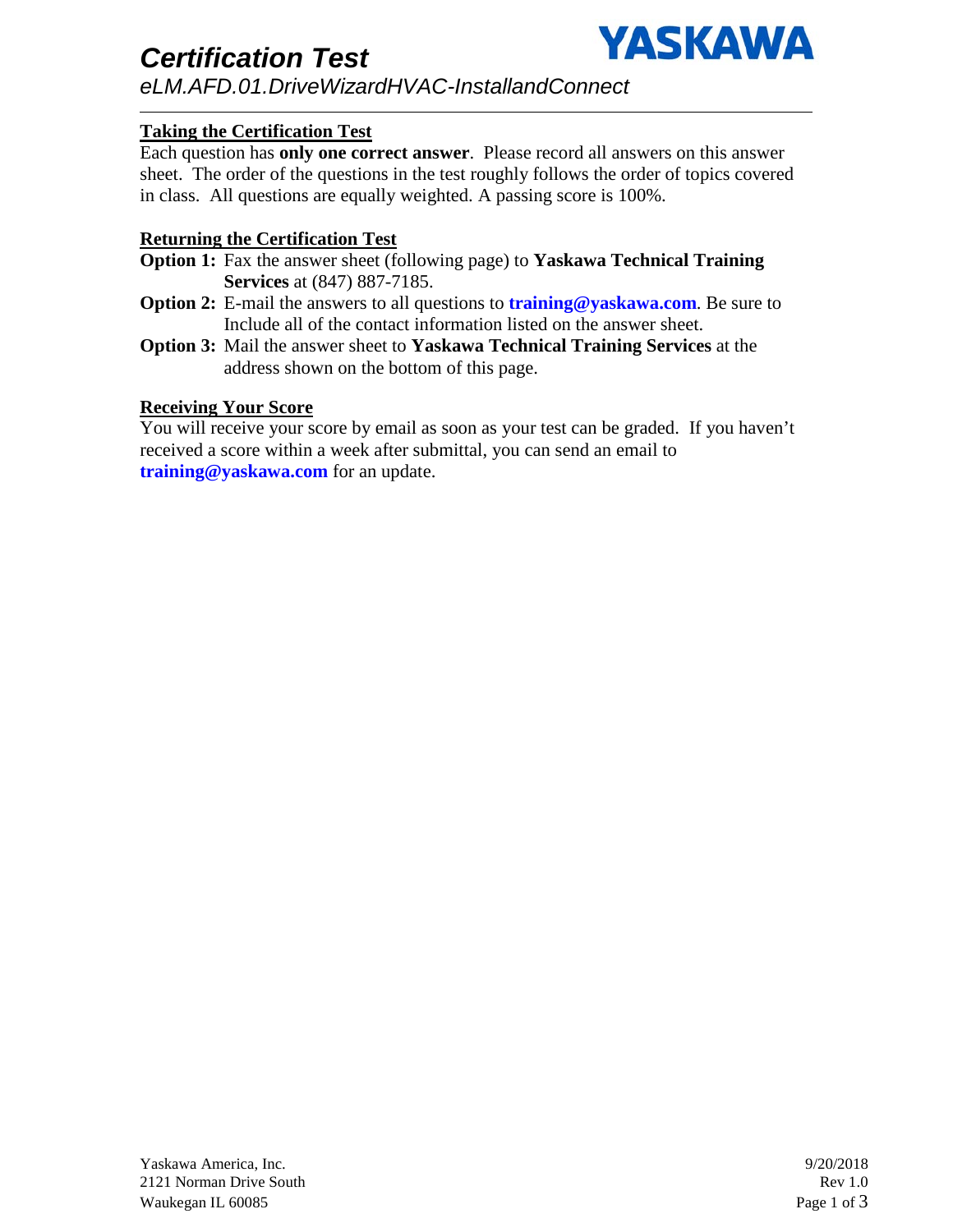# *Certification Test*



*eLM.AFD.01.DriveWizardHVAC-InstallandConnect*

### **Answer Sheet:**

| 1. |                       |
|----|-----------------------|
| 2. | --------------------- |
| 3. | --------------------- |
|    | -------------------   |

### **Contact Information:**

| Name:                                          | Title:      |  |
|------------------------------------------------|-------------|--|
| Company:                                       | Email:      |  |
| Address:                                       |             |  |
| Phone Number:<br>Supervisor's Name/Title:      | Fax number: |  |
| Yaskawa Salesperson's Name<br>(if Distributor) |             |  |
| Yaskawa Distributor<br>(if End User)           |             |  |
| <b>Test Date:</b>                              |             |  |